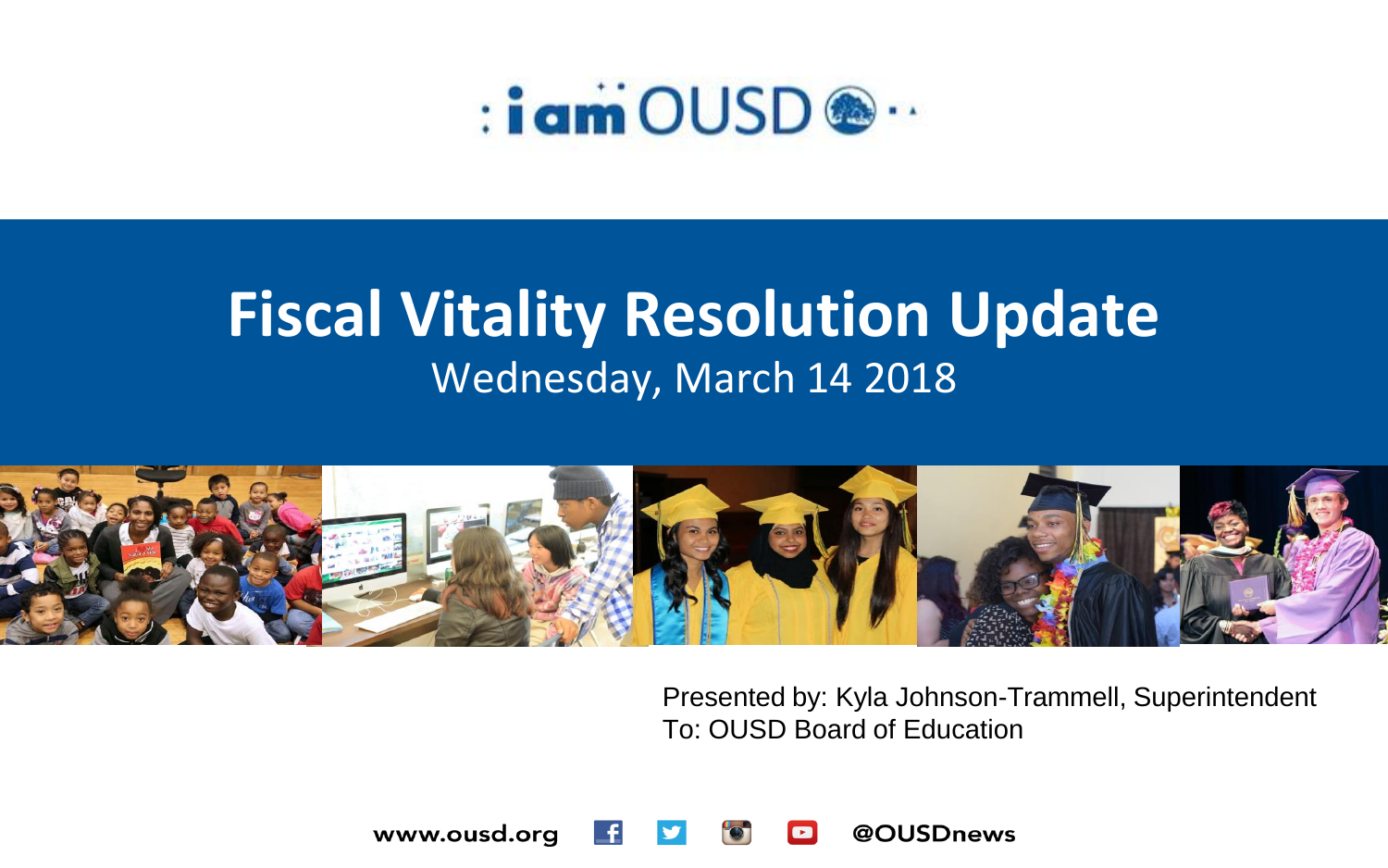### **[Fiscal Solvency Board Resolution](https://drive.google.com/file/d/1SsOjoR2neejzUIPBP1VDyb8SMYcDYrf6/view?usp=sharing)**

#### **2017-18 Mid Year Adjustments:**

#### **\$9M Target**

- \$1.1M to restore the state mandated reserve
- \$4.0M for unspecified risks
- \$3.9M for specified risks

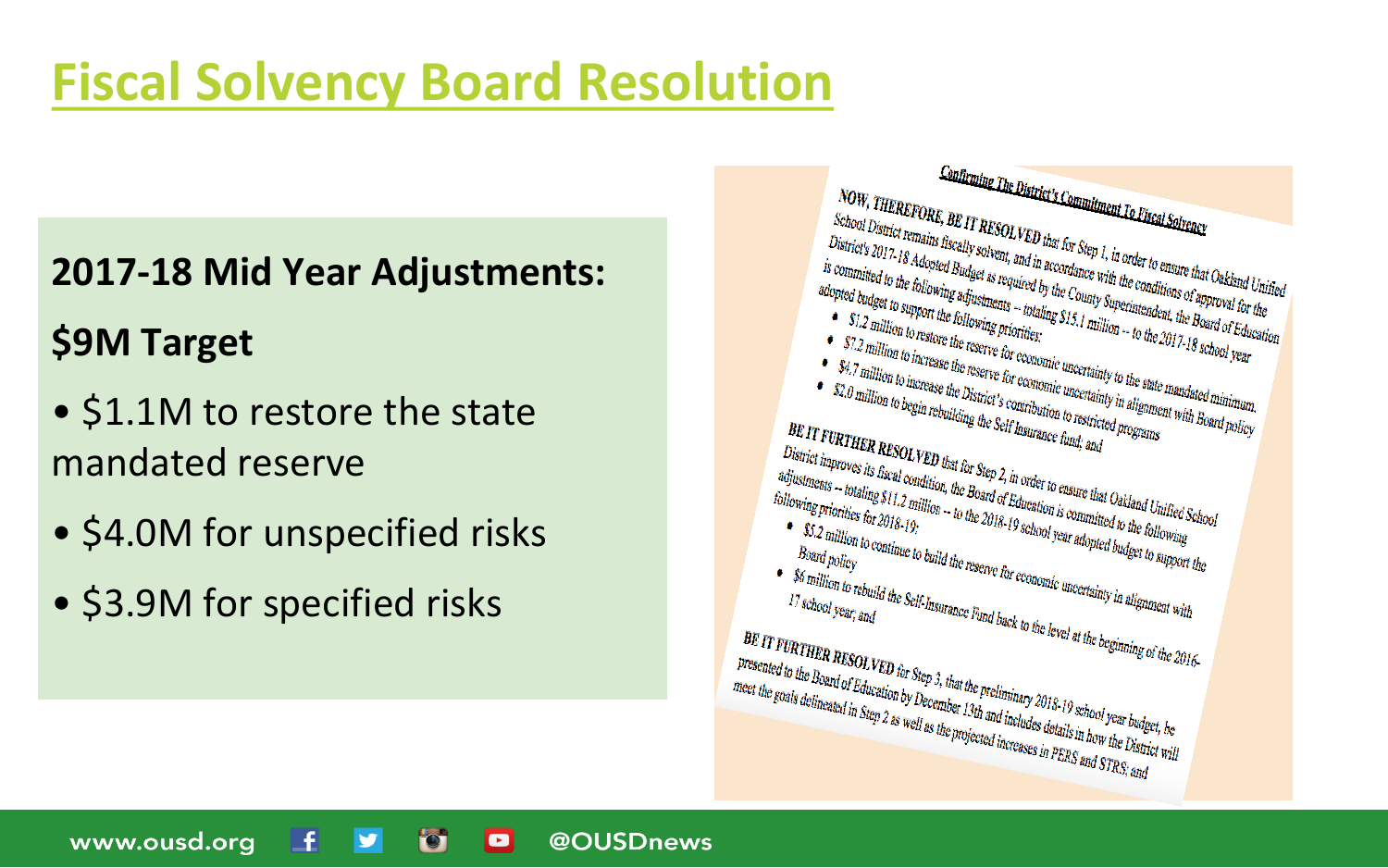### **Updated Recommendation Based on 1st Interim**

**Although 1st Interim now incorporates many items unfunded at budget adoption, we recommend savings beyond the \$1.1M shortfall projected at 1st Interim to ensure we can cover specified and unspecified risks and close the year above the 2% minimum reserve.**

#### **Projected Shortfall**

Amount below the 2% requirement already projected by 1st Interim.

#### **Specified Risks**

Costs not projected in 1st Interim, but suggested by analysis of trends in specific programs & costs.

#### **Unspecified Risks**

Costs not projected in 1st Interim, but suggested by historic fluctuations between 1st Interim and year-end. **\$1.1M** | **\$3.9M** year-end. **\$4.0M** 

# **Recommended Adjustments of** \$9 Million **=**

Revised recommendation of revenue increases, costs savings or expenditure reductions needed in Unrestricted General Funds to ensure meeting 2% reserve requirement at year-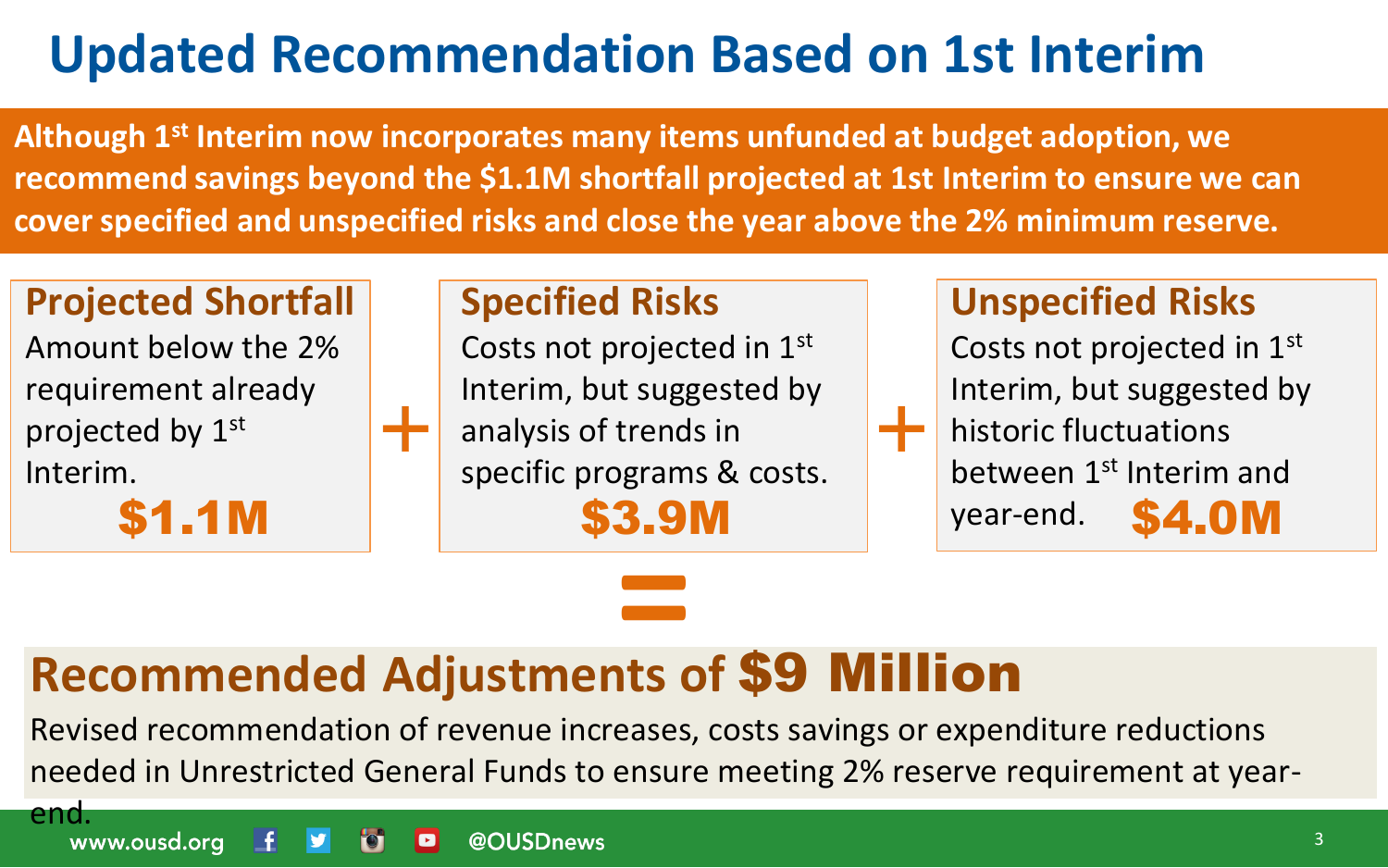### **Update on Risks and Adjustments Since 1st Interim**

@OUSDnews

 $\blacksquare$ 

#### **Risks realized - \$800K**

- Food Service contribution
- Late invoices

www.ousd.org

- FTE on loan (Chabot Science)

#### **Continued concerns**

- Extra time/Overtime
- **Special Education**
- Food Service
- **Settlements**

#### **Adjustments Realized - \$6.5M**

- School Reductions
- **Central Support Reductions**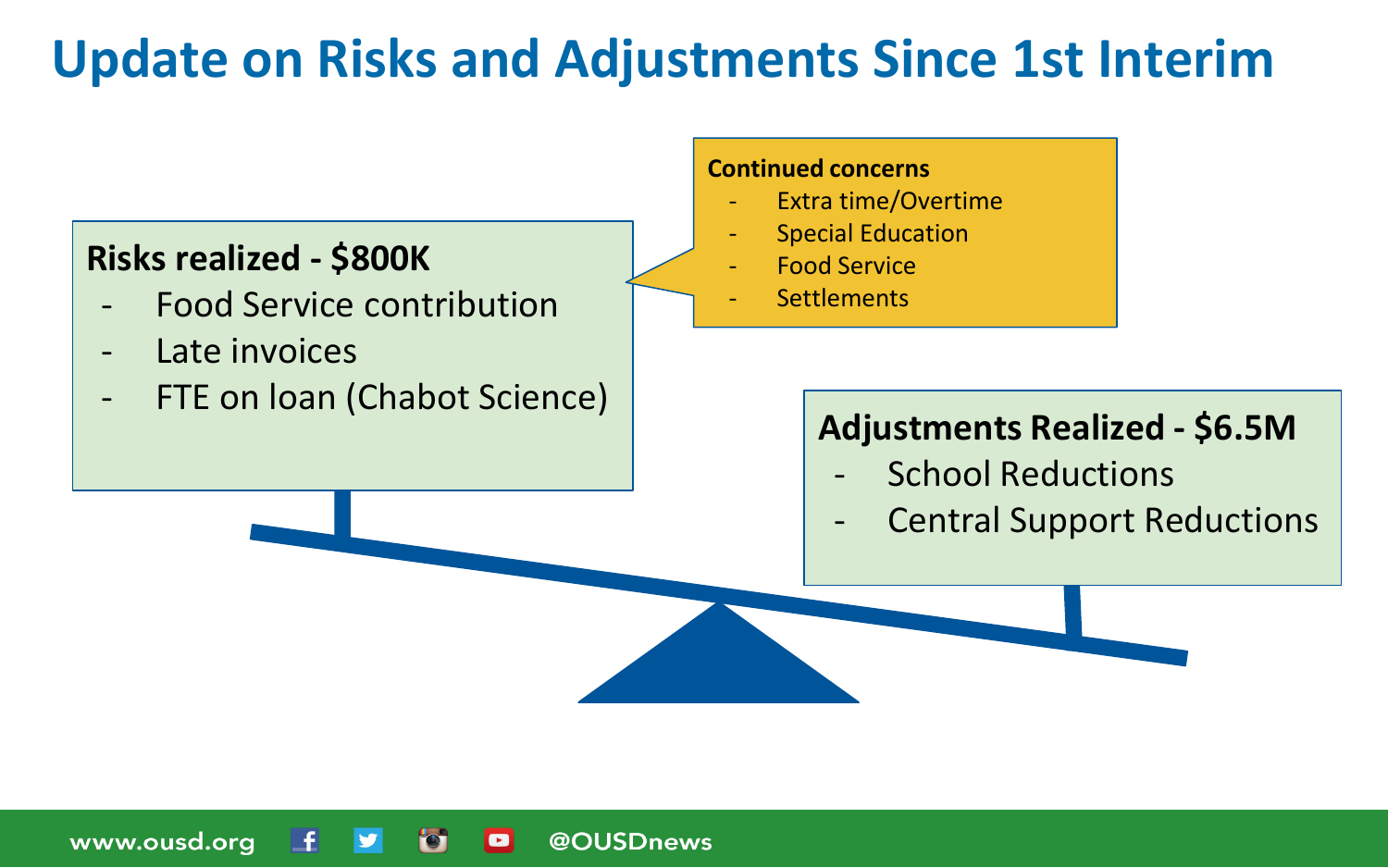### **Central Office Adjustments: Contracts/Books & Supplies**

### **Contracts= \$0.5M, Books & Supplies=\$0.4M**

| Total Target: \$0.9M | Current: \$0.79M |
|----------------------|------------------|
|                      |                  |

#### Next Steps:

- Continue to limit central contract expenses from the unrestricted funds
- Continue to limit food and travel expenses for central office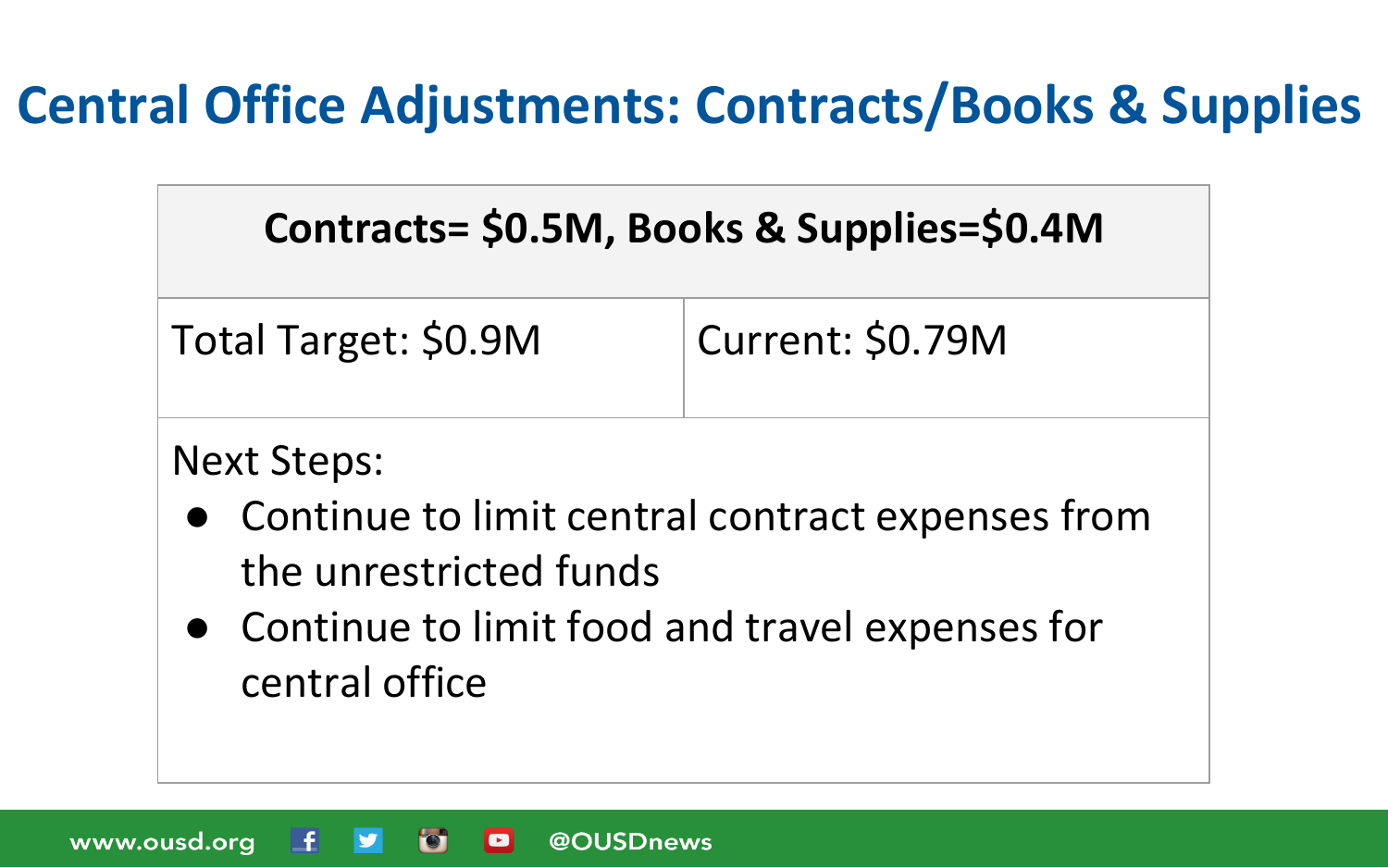### **Central Office Adjustments: FTE Adjustments**

| <b>FTE Adjustments</b>                   | Target: | <b>Current:</b> |
|------------------------------------------|---------|-----------------|
| <b>Position Elimination</b>              | \$0.75M | - Pending       |
| <b>Position Reduction</b>                | \$0.06M | \$.06           |
| <b>Realigned Funding Sources for FTE</b> | \$1.35M | \$1.38M         |

#### **Next Steps:**

● Savings from FTE eliminations and reductions will be realized after the last payroll in March, and the supplemental pay for vacation time.

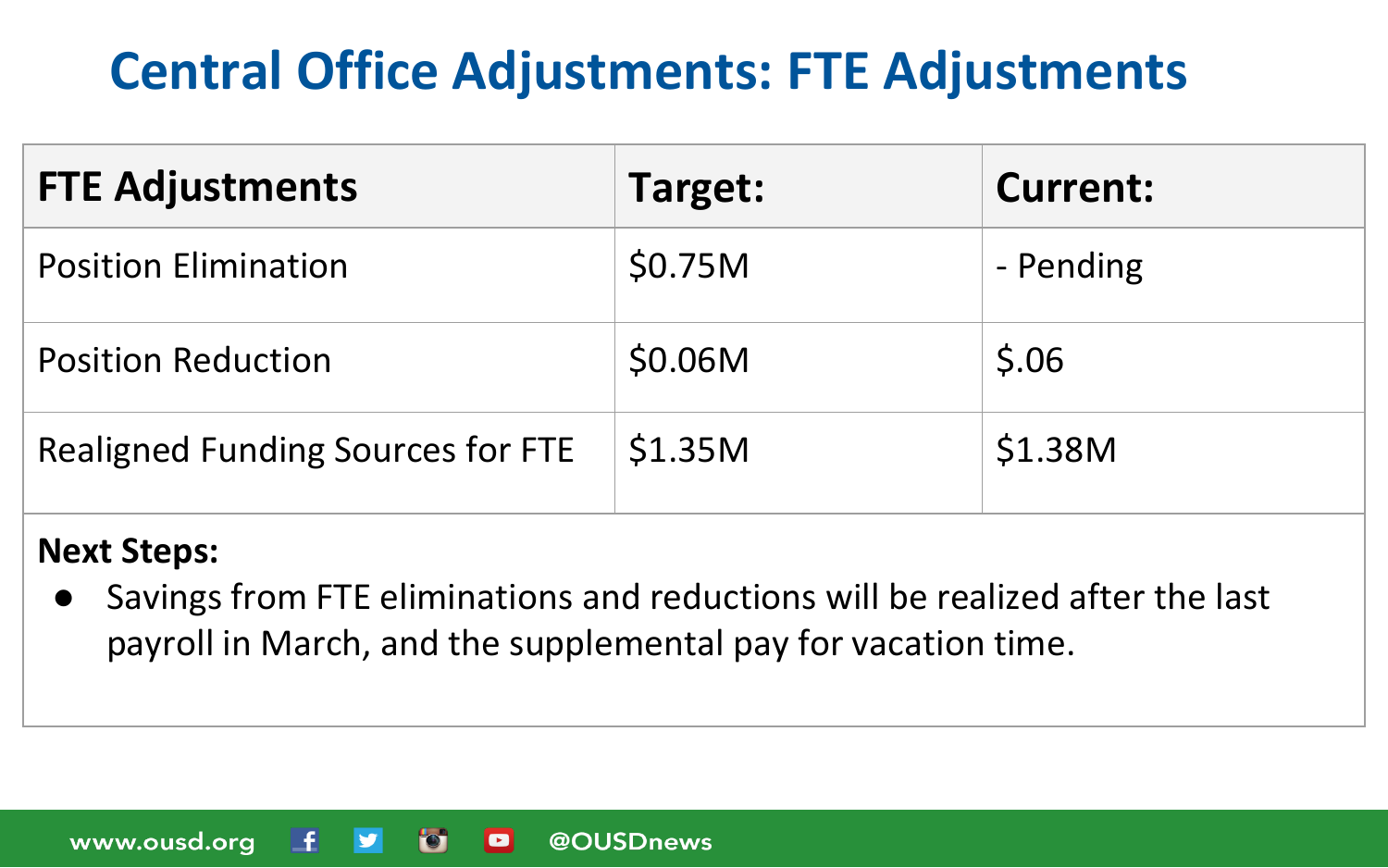### **Central Office Adjustments: Donations & Furloughs**

### **Donations & Furloughs**

Target: \$0.25M Current: \$0.25 \*

\*Collected on a monthly basis over 6 months

#### Next Steps:

● Continue to collect central office staff donations on a monthly basis to reach target.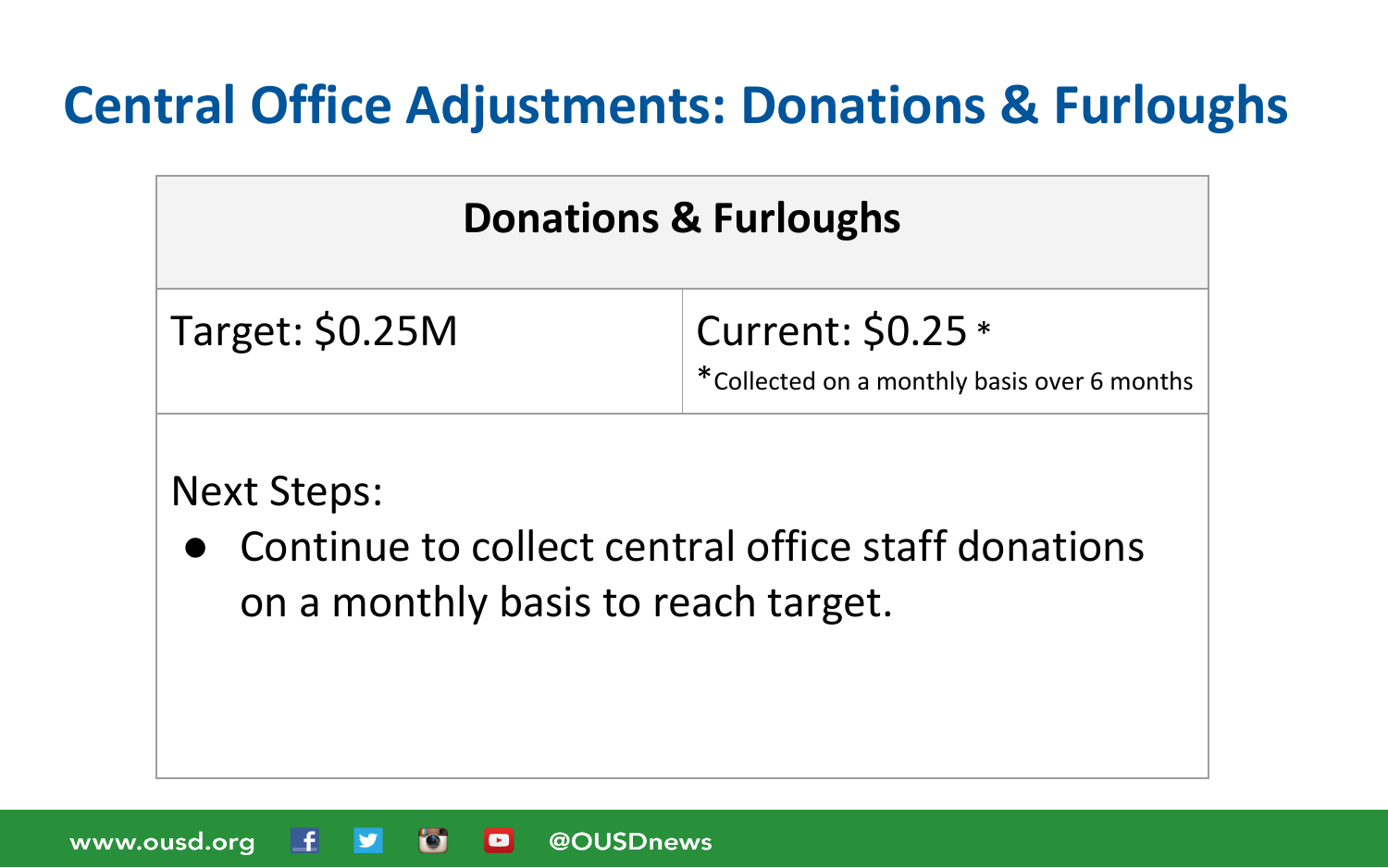### **Central Office Adjustments: Restricted Resources**

### **Maximizing Restricted Resources**

| Target: \$1.6M | Current: \$.1M |
|----------------|----------------|
|                |                |

#### Next Steps:

● Continue to identify ways to maximize restricted resources that are in compliance and do not create any unintended consequences.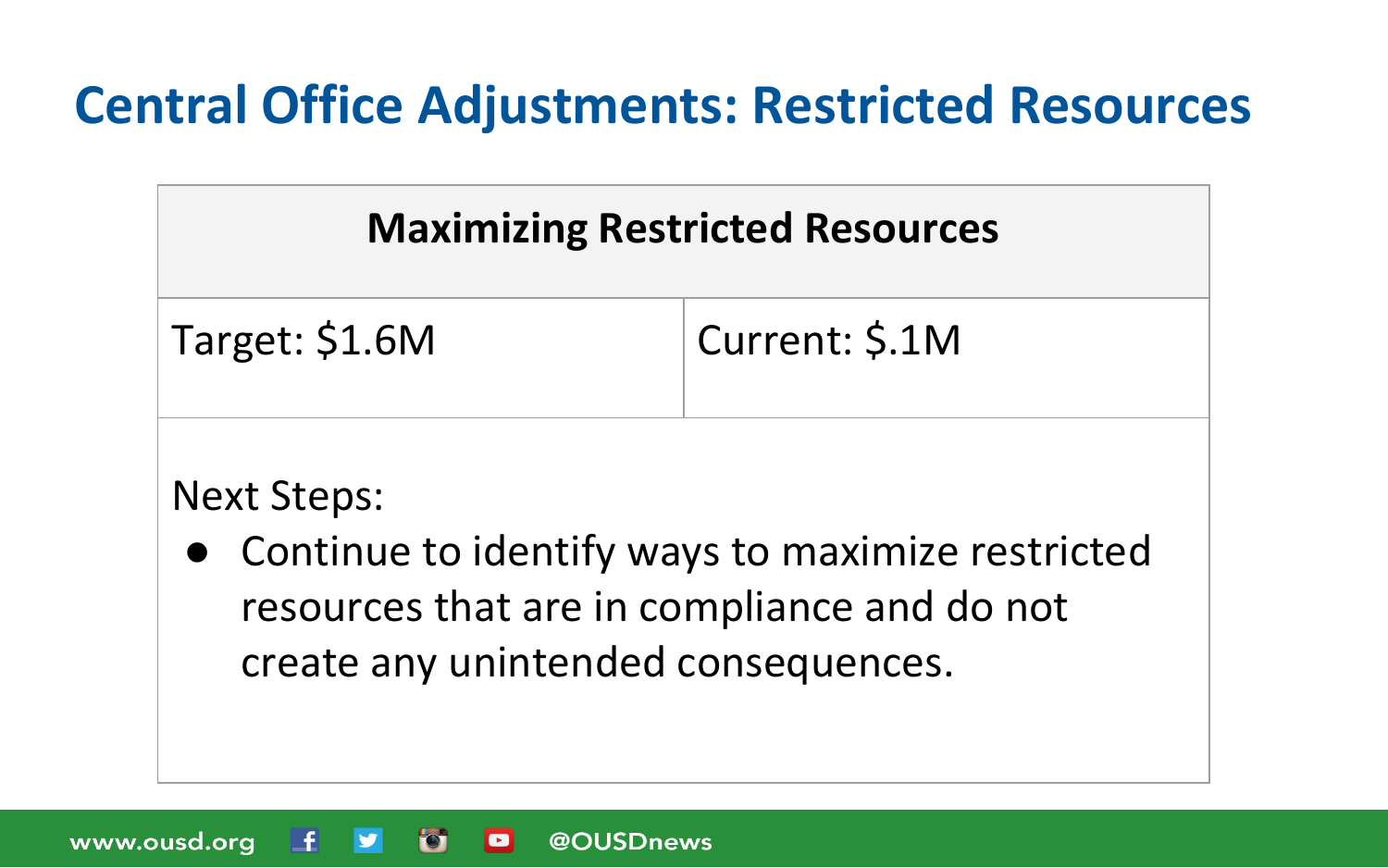### **Central Office Adjustments: Unidentified Reductions**

### **Unidentified Reductions**

| Target: \$0.4M | <b>Current: Pending</b> |
|----------------|-------------------------|
|                |                         |

#### Next Steps:

www.ousd.org

L£.

- Continue to inspect central office balances to see what else is available.
- Look for savings above the target in other adjustment areas.

@OUSDnews

D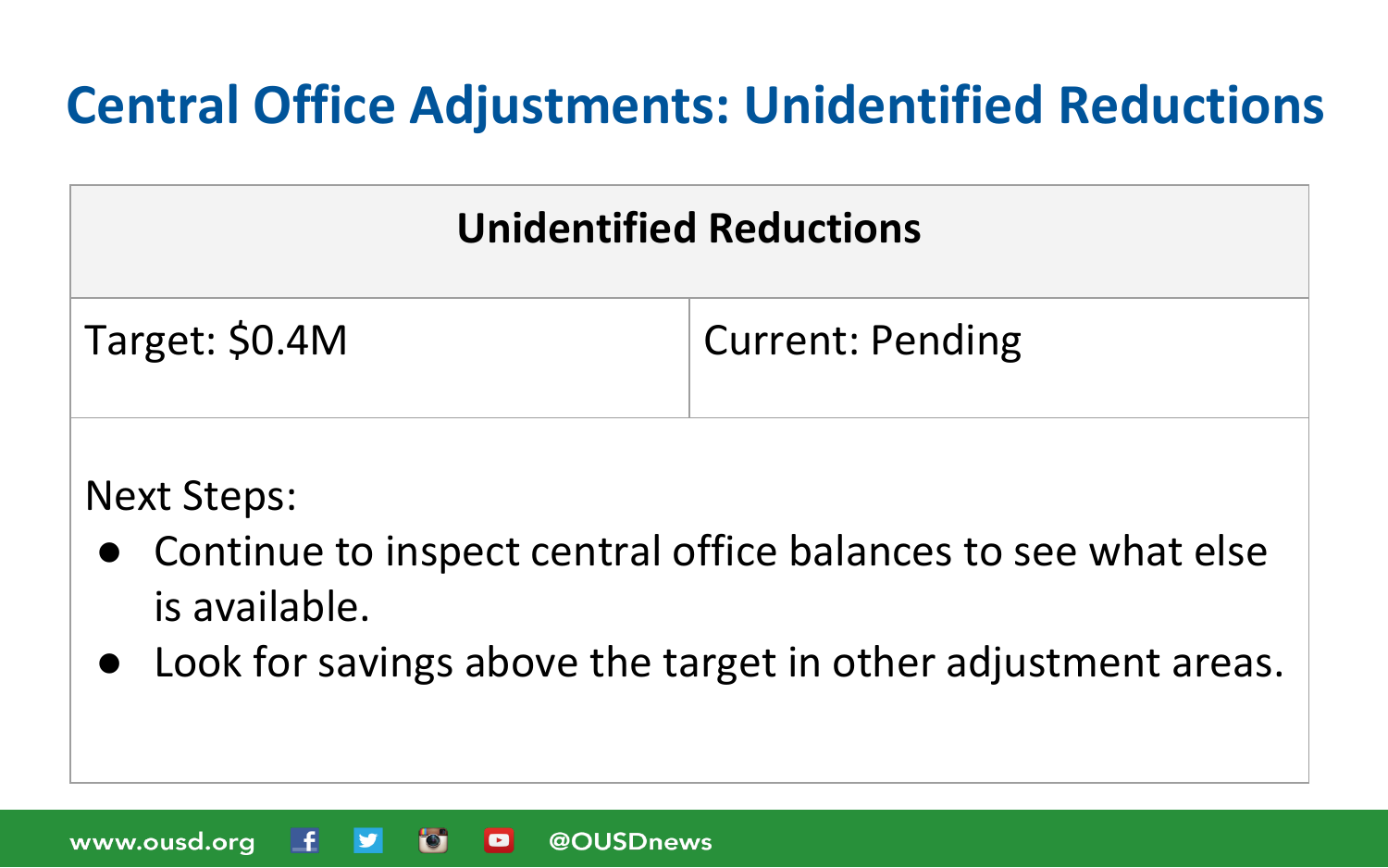### **School Site Adjustments: School Site Decisions Based on a per Pupil Amount**

#### **School Site Total Reductions**

| Target: \$3.8M | $\vert$ Current: \$3.01M |
|----------------|--------------------------|
|----------------|--------------------------|

#### **Next Steps:**

● Savings from FTE eliminations and reductions will be realized after the 60 day notice window (March Payroll, April Supplemental Pay).

@OUSDnews www.ousd.org  $\bullet$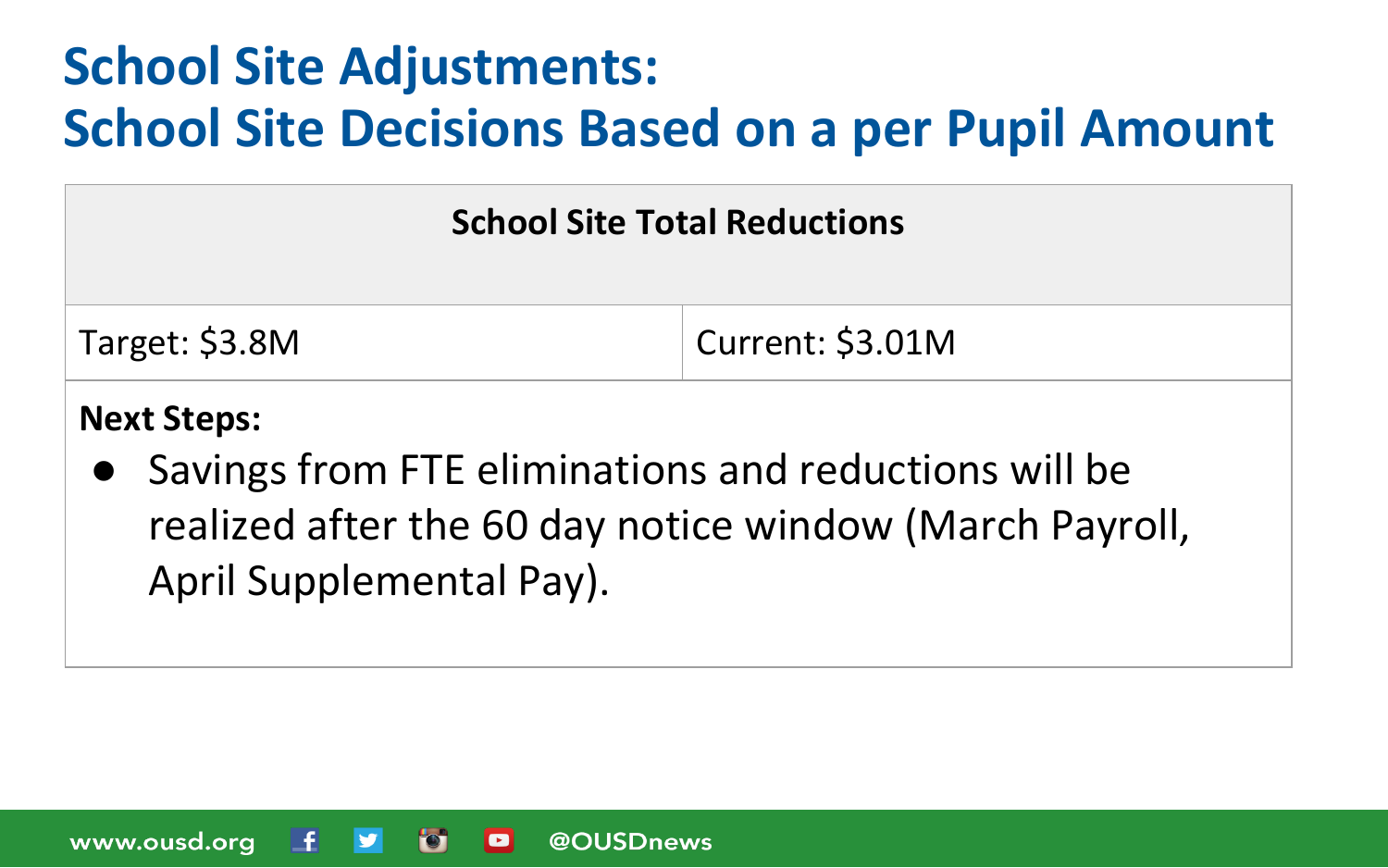## **School Site Reduction Impact**

#### Top categories of school site reductions:

| Non-Staff & Positive Pay                                            | <b>Staff</b>                                                                                                                                                                                 |
|---------------------------------------------------------------------|----------------------------------------------------------------------------------------------------------------------------------------------------------------------------------------------|
| <b>Supplies</b><br><b>Extended Contracts</b><br>Overtime/Extra Time | Reductions to Classified Positions (e.g. reducing<br>1.0 to 0.5 FTE)<br><b>Eliminating Classified Positions</b><br>Temporary Certificated Staff (200 FTE currently)<br>Not Filling a Vacancy |

Impact on sites:

- Reduction in staff;
- Reduction in extended contracts to teachers/extended time to staff;
- Minimal purchase of supplies; and
- Difficulty in paying unexpected expenses.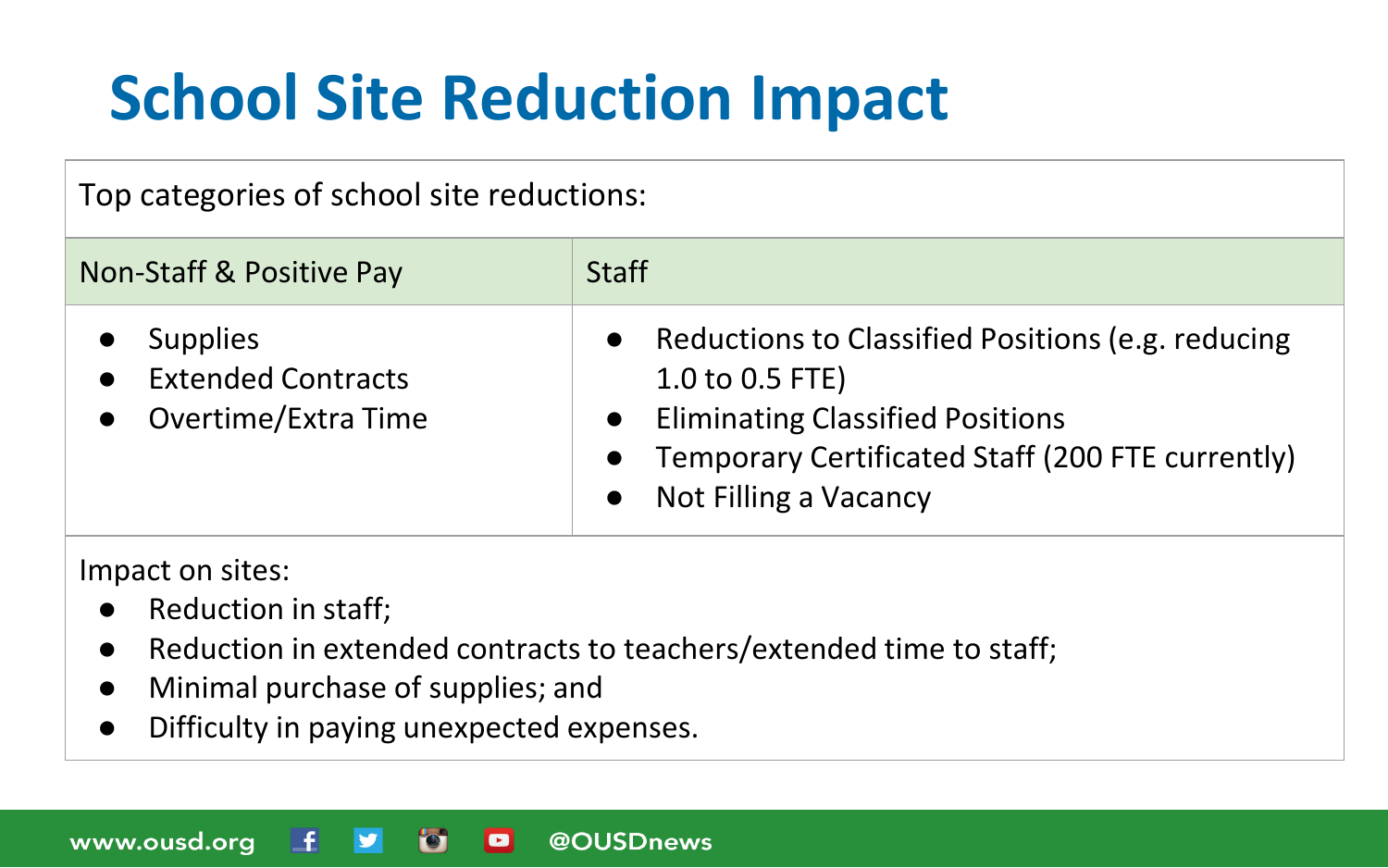### **Mid Year Adjustments Update**

| Projected<br><b>Amount</b> | <b>Current Amount (work in progress)</b><br>to capture full target) | Adjustment                                                                         |
|----------------------------|---------------------------------------------------------------------|------------------------------------------------------------------------------------|
| \$3.8M                     | \$3.24M                                                             | <b>School Site Adjustments</b>                                                     |
| \$2.1M                     | \$2.08M                                                             | Central Office FTE Adjustments (eliminations,<br>reductions, funding source change |
| \$1.6M                     | \$.10M                                                              | <b>Central Office Maximize Restricted Resources</b>                                |
| \$0.5M                     | \$.79M                                                              | <b>Central Office Books &amp; Supplies</b>                                         |
| \$0.4M                     |                                                                     | <b>Central Office Contracts</b>                                                    |
| \$0.4M                     | Pending                                                             | <b>Central Office Undesignated reduction</b>                                       |
| \$0.25M                    | \$.25M                                                              | <b>Central Office Donations &amp; Furloughs</b>                                    |
| \$9.0M                     | \$6.46M                                                             | TOTAL                                                                              |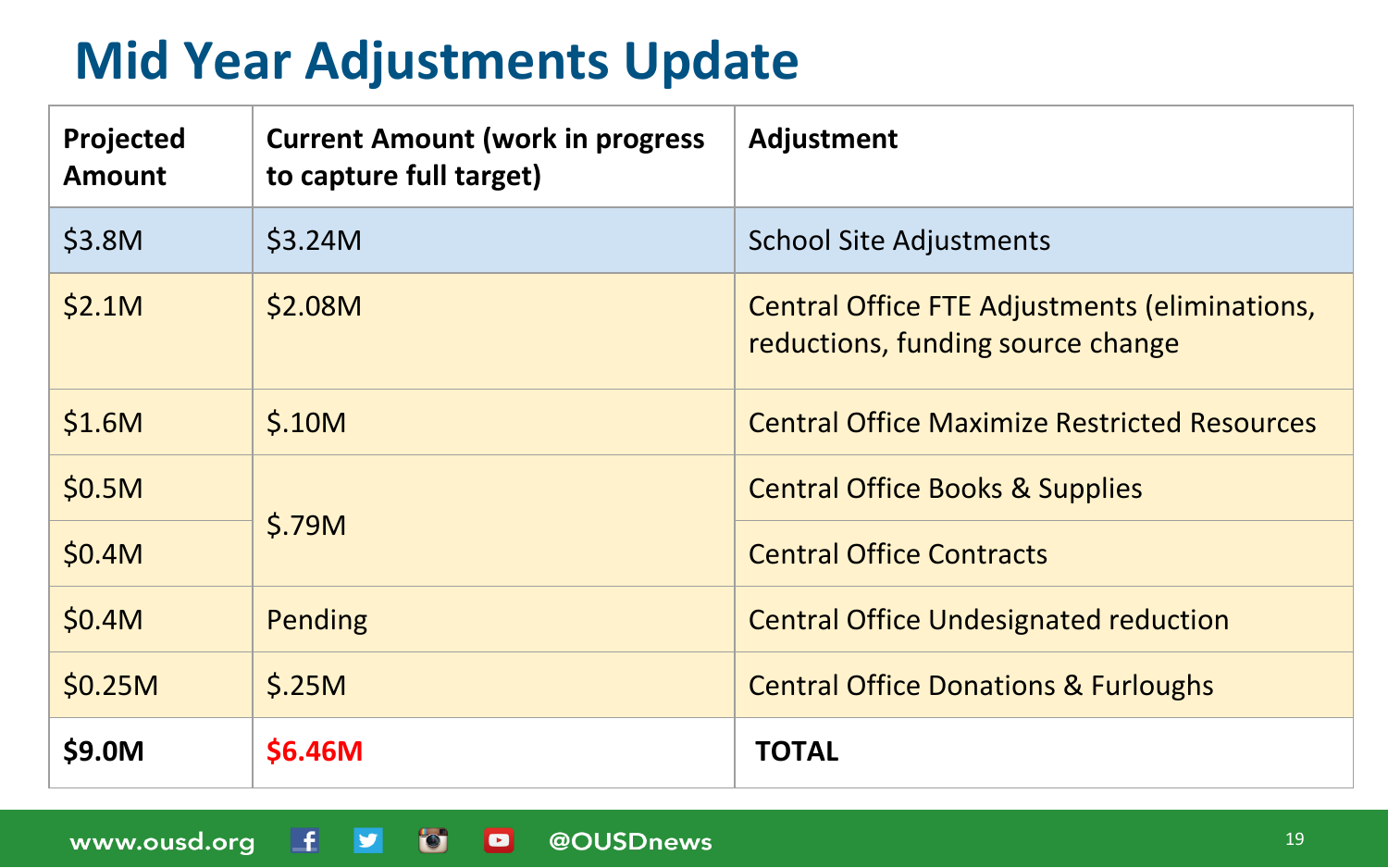



Budget Implementation Core Team meets weekly to:

- continue to identify savings to meet mid year adjustment targets
- evaluate cost savings on a week to week basis
- monitor budget management practices

www.ousd.org @OUSDnews